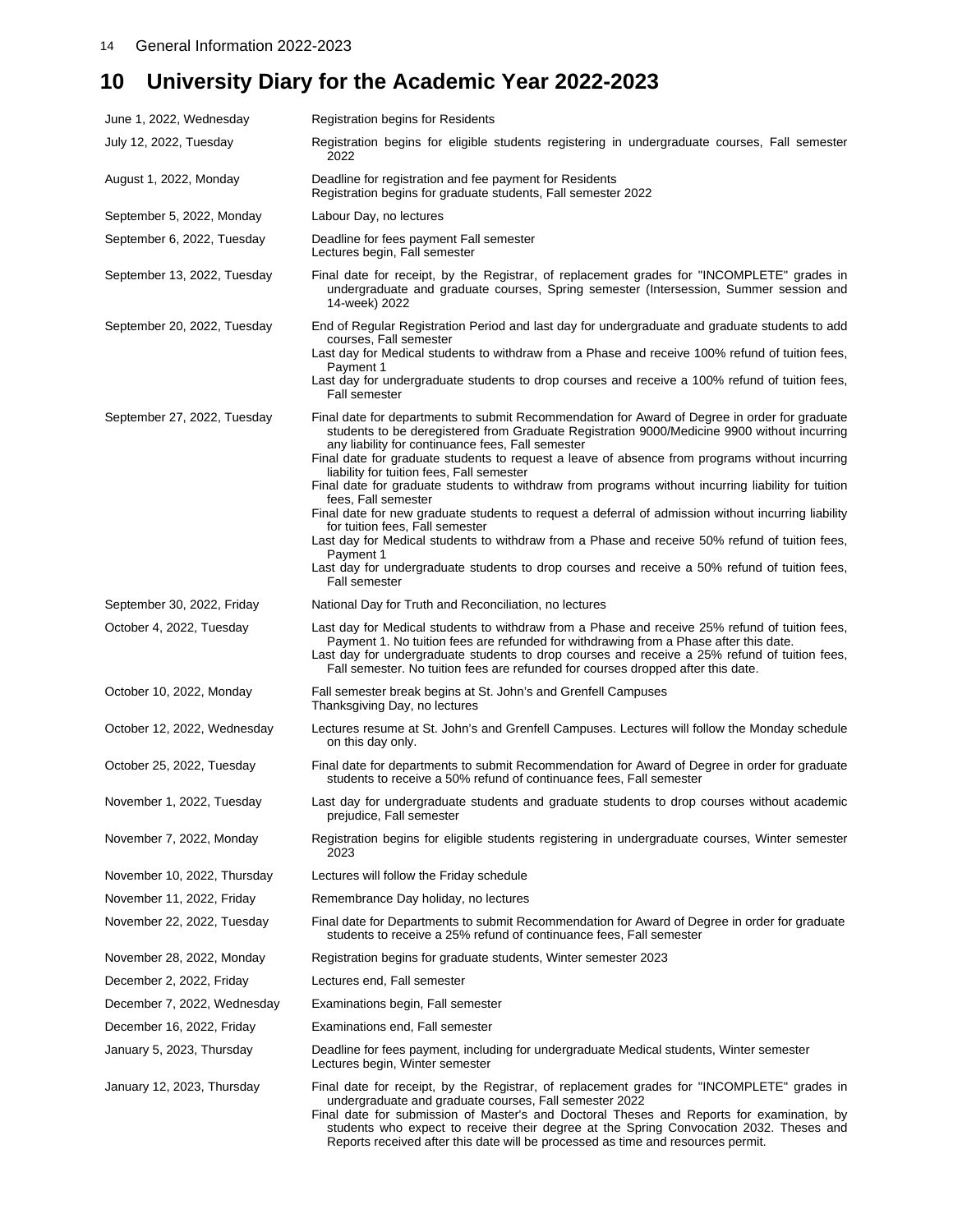| January 19, 2023, Thursday                           | End of Regular Registration Period and last day for undergraduate and graduate students to add<br>courses, Winter semester<br>Last day for Medical students to withdraw from a Phase and receive 100% refund of tuition fees,<br>Payment 2<br>Last day for undergraduate students to drop courses and receive a 100% refund of tuition fees,<br>Winter semester                                                                                                                                                                                                                                                                                                                                                                                                                                                                                                                                                    |
|------------------------------------------------------|--------------------------------------------------------------------------------------------------------------------------------------------------------------------------------------------------------------------------------------------------------------------------------------------------------------------------------------------------------------------------------------------------------------------------------------------------------------------------------------------------------------------------------------------------------------------------------------------------------------------------------------------------------------------------------------------------------------------------------------------------------------------------------------------------------------------------------------------------------------------------------------------------------------------|
| January 26, 2023, Thursday                           | Final date for departments to submit Recommendation for Award of Degree in order for graduate<br>students to be deregistered from Graduate Registration 9000/Medicine 9900 without incurring<br>any liability for continuance fees, Winter semester<br>Final date for graduate students to request a leave of absence from programs without incurring<br>liability for tuition fees, Winter semester<br>Final date for graduate students to withdraw from programs without incurring liability for tuition<br>fees, Winter semester<br>Final date for new graduate students to request a deferral of admission without incurring liability<br>for tuition fees, Winter semester<br>Last day for Medical students to withdraw from a Phase and receive 50% refund of tuition fees,<br>Payment 2<br>Last day for undergraduate students to drop courses and receive a 50% refund of tuition fees,<br>Winter semester |
| February 2, 2023, Thursday                           | Last day for Medical students to withdraw from a Phase and receive 25% refund of tuition fees,<br>Payment 2. No tuition fees are refunded for withdrawing from a Phase after this date.<br>Last day for undergraduate students to drop courses and receive a 25% refund of tuition fees,<br>Winter semester. No tuition fees are refunded for courses dropped after this date.                                                                                                                                                                                                                                                                                                                                                                                                                                                                                                                                     |
| February 20 to February 24, 2023<br>Monday to Friday | Winter semester break begins at St. John's and Grenfell Campuses                                                                                                                                                                                                                                                                                                                                                                                                                                                                                                                                                                                                                                                                                                                                                                                                                                                   |
| February 23, 2023, Thursday                          | Final date for departments to submit Recommendation for Award of Degree in order for graduate<br>students to receive a 50% refund of continuance fees, Winter semester                                                                                                                                                                                                                                                                                                                                                                                                                                                                                                                                                                                                                                                                                                                                             |
| February 27, 2023, Monday                            | Lectures resume at St. John's and Grenfell Campuses                                                                                                                                                                                                                                                                                                                                                                                                                                                                                                                                                                                                                                                                                                                                                                                                                                                                |
| March 2, 2023, Thursday                              | Last date for undergraduate and graduate students to drop courses without academic prejudice,<br>Winter semester                                                                                                                                                                                                                                                                                                                                                                                                                                                                                                                                                                                                                                                                                                                                                                                                   |
| March 23, 2023, Thursday                             | Final date for Departments to submit Recommendation for Award of Degree in order for graduate<br>students to receive a 25% refund of continuance fees, Winter semester                                                                                                                                                                                                                                                                                                                                                                                                                                                                                                                                                                                                                                                                                                                                             |
| March 27, 2023, Monday                               | Registration begins for eligible students registering in undergraduate courses, Spring semester<br>(14-week courses, Intersession and Summer session) 2023                                                                                                                                                                                                                                                                                                                                                                                                                                                                                                                                                                                                                                                                                                                                                         |
| April 6, 2023, Thursday                              | Lectures end, Winter semester                                                                                                                                                                                                                                                                                                                                                                                                                                                                                                                                                                                                                                                                                                                                                                                                                                                                                      |
| April 12, 2023, Wednesday                            | Examinations begin, Winter semester                                                                                                                                                                                                                                                                                                                                                                                                                                                                                                                                                                                                                                                                                                                                                                                                                                                                                |
| April 17, 2023, Monday                               | Registration begins for graduate students, Spring semester (14-week courses, Intersession and<br>Summer session) 2023                                                                                                                                                                                                                                                                                                                                                                                                                                                                                                                                                                                                                                                                                                                                                                                              |
| April 21, 2023, Friday                               | Examinations end, Winter semester                                                                                                                                                                                                                                                                                                                                                                                                                                                                                                                                                                                                                                                                                                                                                                                                                                                                                  |
| May 8, 2023, Monday                                  | Deadline for fees payment, Spring semester (14-week courses, Intersession and Summer<br>session)<br>Lectures begin, Intersession and 14-week Spring semester                                                                                                                                                                                                                                                                                                                                                                                                                                                                                                                                                                                                                                                                                                                                                       |
| May 15, 2023, Monday                                 | End of Regular Registration Period and last day for undergraduate and graduate students to add<br>courses, Intersession<br>Final date for receipt, by the Registrar, of replacement grades for "INCOMPLETE" grades in<br>undergraduate and graduate courses, Winter semester 2023<br>Last day for undergraduate students to drop courses and receive a 100% refund of tuition fees,<br>Intersession                                                                                                                                                                                                                                                                                                                                                                                                                                                                                                                |
| May 18, 2023, Thursday                               | Last day for undergraduate students to drop courses and receive a 50% refund of tuition fees,<br>Intersession                                                                                                                                                                                                                                                                                                                                                                                                                                                                                                                                                                                                                                                                                                                                                                                                      |
| May 22, 2023, Monday                                 | End of Regular Registration Period and last day for undergraduate and graduate students to add<br>courses, 14-week Spring semester<br>Last day for undergraduate students to drop courses and receive a 100% refund of tuition fees,<br>14-week Spring semester<br>Last day for undergraduate students to drop courses and receive a 25% refund of tuition fees,<br>Intersession. No tuition fees will be refunded for Intersession courses dropped after this date.                                                                                                                                                                                                                                                                                                                                                                                                                                               |
| May 29, 2023, Monday                                 | Final date for departments to submit Recommendation for Award of Degree in order for graduate<br>students to be deregistered from Graduate Registration 9000/Medicine 9900 without incurring<br>any liability for continuance fees, Spring semester<br>Final date for graduate students to request a leave of absence from programs without incurring<br>liability for tuition fees, 14-week Spring semester<br>Final date for graduate students to withdraw from programs without incurring any liability for<br>tuition fees, 14-week Spring semester<br>Final date for new graduate students to request a deferral of admission without incurring liability<br>of tuition fees, 14-week Spring semester<br>Last day for undergraduate students to drop courses and receive a 50% refund of tuition fees,<br>14-week Spring semester                                                                             |